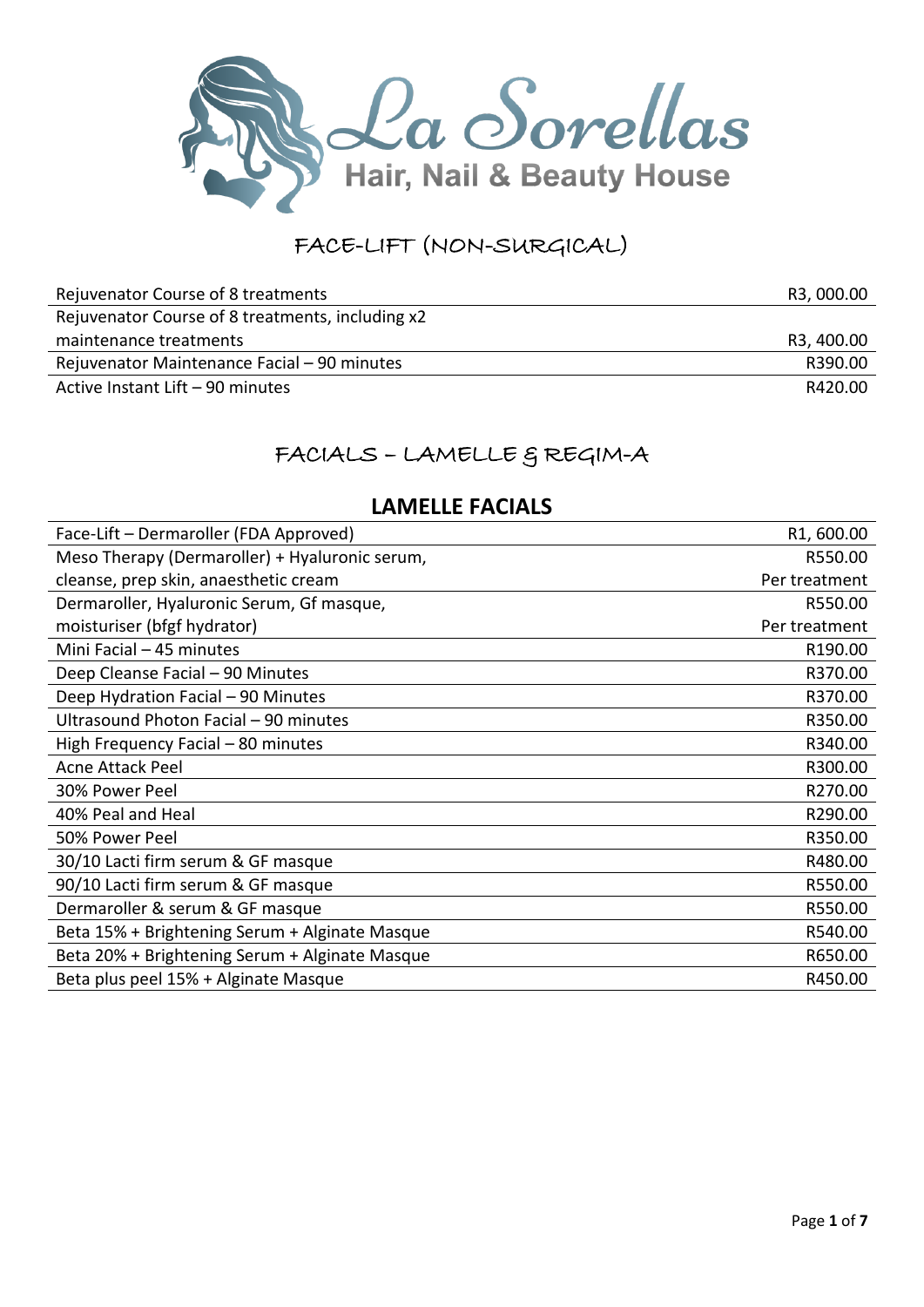### **REGIM-A FACIALS**

| New Dynamic Hydrating Treatment - 90 minutes    | R380.00 |
|-------------------------------------------------|---------|
| New Generation Purifying Treatment - 90 minutes | R380.00 |
| Express RegimA Facial - 60 minutes              | R310.00 |
| Lacti Firm 30/10 Peel                           | R380.00 |
| Lacti Firm 90/10 Peel                           | R450.00 |
| Beta 15% + Retinol                              | R540.00 |
| Beta 20% + Retinol                              | R650.00 |
| Beta 20% + TCA 10% + Retinol                    | R950.00 |
| Acne Beta Plus Peel 15%                         | R300.00 |
| Beta Plus Peel 15% + Retinol                    | R400.00 |
| Beta Peel with TCA 10% Full Face                | R800.00 |
| Beta Peel with TCA Spot Peel                    | R525.00 |
| <b>TCA 10%</b>                                  | R600.00 |
| Beta 15% Peel                                   | R420.00 |
| Beta 20% Peel                                   | R495.00 |

#### MANICURES

Manicure includes exfoliation, cuticle treatment, file and shape, hands and arm massage, varnish.

| Spa Manicure – 50 minutes          | R <sub>160.00</sub> |
|------------------------------------|---------------------|
| Spa Paraffin Manicure - 65 minutes | R210.00             |

#### PEDICURE

Pedicure includes foot soak with exfoliation, cuticle treatment, callous removal, file and shape, massage and varnish.

| Spa Pedicure - 70 minutes          | R230.00 |
|------------------------------------|---------|
| Spa Paraffin Pedicure - 80 minutes | R270.00 |

## MASSAGES

| Back and Neck - 30 minutes                     | R270.00             |
|------------------------------------------------|---------------------|
| Back and Neck - 45 minutes                     | R320.00             |
| Full Body Massage - 60 minutes (Aromatherapy / | R380.00             |
| Swedish)                                       |                     |
| Indian Head Massage - 20 minutes               | R <sub>150.00</sub> |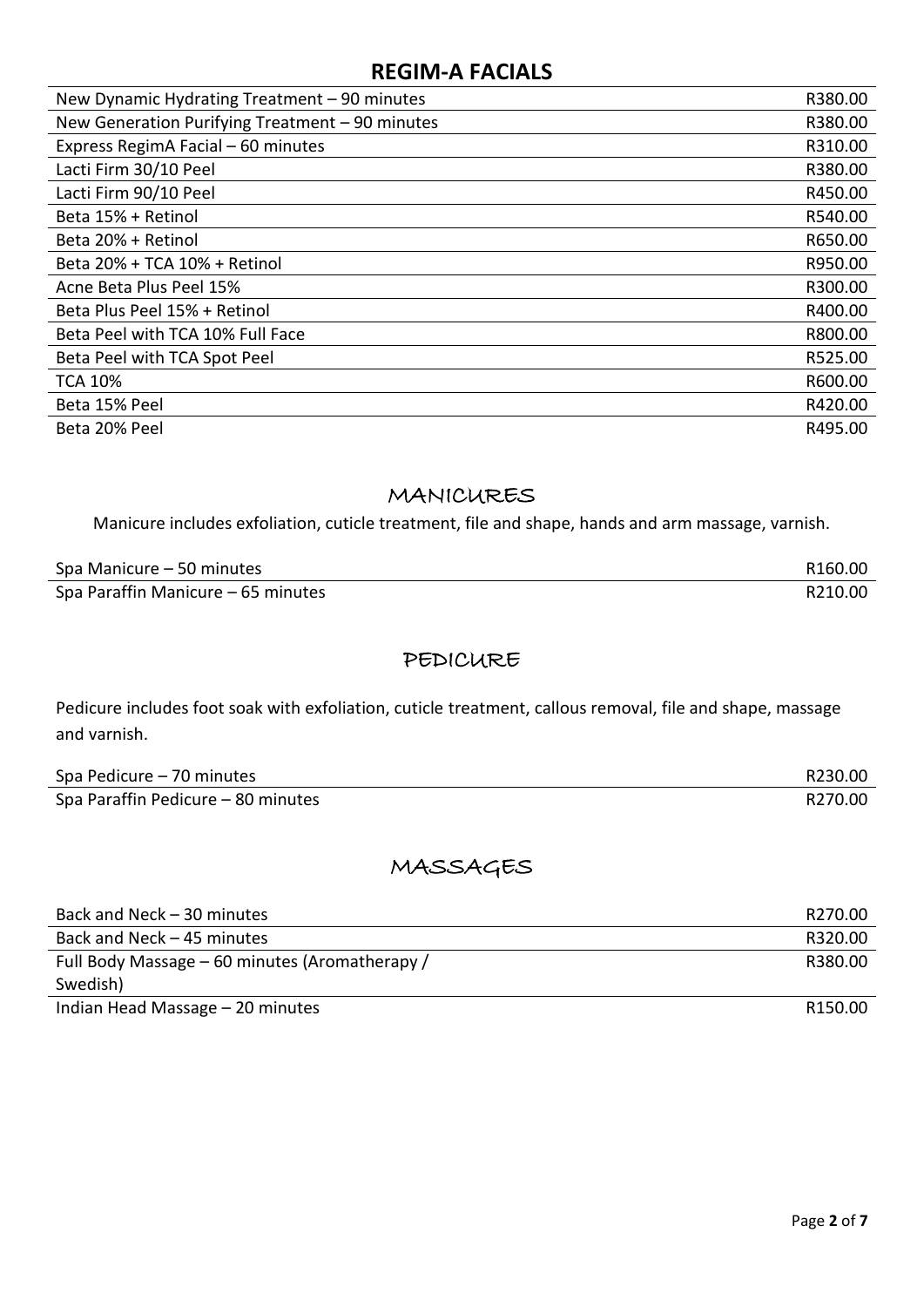### WAXING

| <b>Brow Wax</b>         | R45.00  |
|-------------------------|---------|
| <b>Brow Tint</b>        | R45.00  |
| Lash Tint               | R60.00  |
| Lip Wax                 | R45.00  |
| Chin Wax                | R55.00  |
| <b>Facial Sides Wax</b> | R70.00  |
| Underarms Wax           | R70.00  |
| Arms Wax                | R120.00 |
| Bikini Wax              | R80.00  |
| Deep Bikini Wax         | R110.00 |
| Landing Strip Wax       | R130.00 |
| <b>Brazilian Wax</b>    | R180.00 |
| Hollywood Wax           | R220.00 |
| Half Leg Wax            | R160.00 |
| Full Leg Wax            | R220.00 |

### ARTIFICIAL NAILS

#### **ACRYLIC GEL (Nelé)**

| Full set tips               | R350.00 |  |
|-----------------------------|---------|--|
| French with natural overlay | R280.00 |  |
| 2 week fill                 | R190.00 |  |
| 3 week fill                 | R210.00 |  |
| 4 week fill                 | R230.00 |  |
| File and seal               | R150.00 |  |
| Repair (per nail)           | R40.00  |  |
| <b>Gel Toes</b>             | R190.00 |  |
| Nail Art (per nail)         | R10.00  |  |
| <b>Acetone Soak</b>         | R50.00  |  |
| <b>ACRYLIC (ODYSSEY)</b>    |         |  |
| Full set tips               | R350.00 |  |
| French & colour overlay     | R300.00 |  |
| Fill                        | R250.00 |  |
| Repair (per nail)           | R40.00  |  |
| Toes                        | R190.00 |  |
| Nail Art (per nail)         | R10.00  |  |
| <b>Acetone Soak</b>         | R50.00  |  |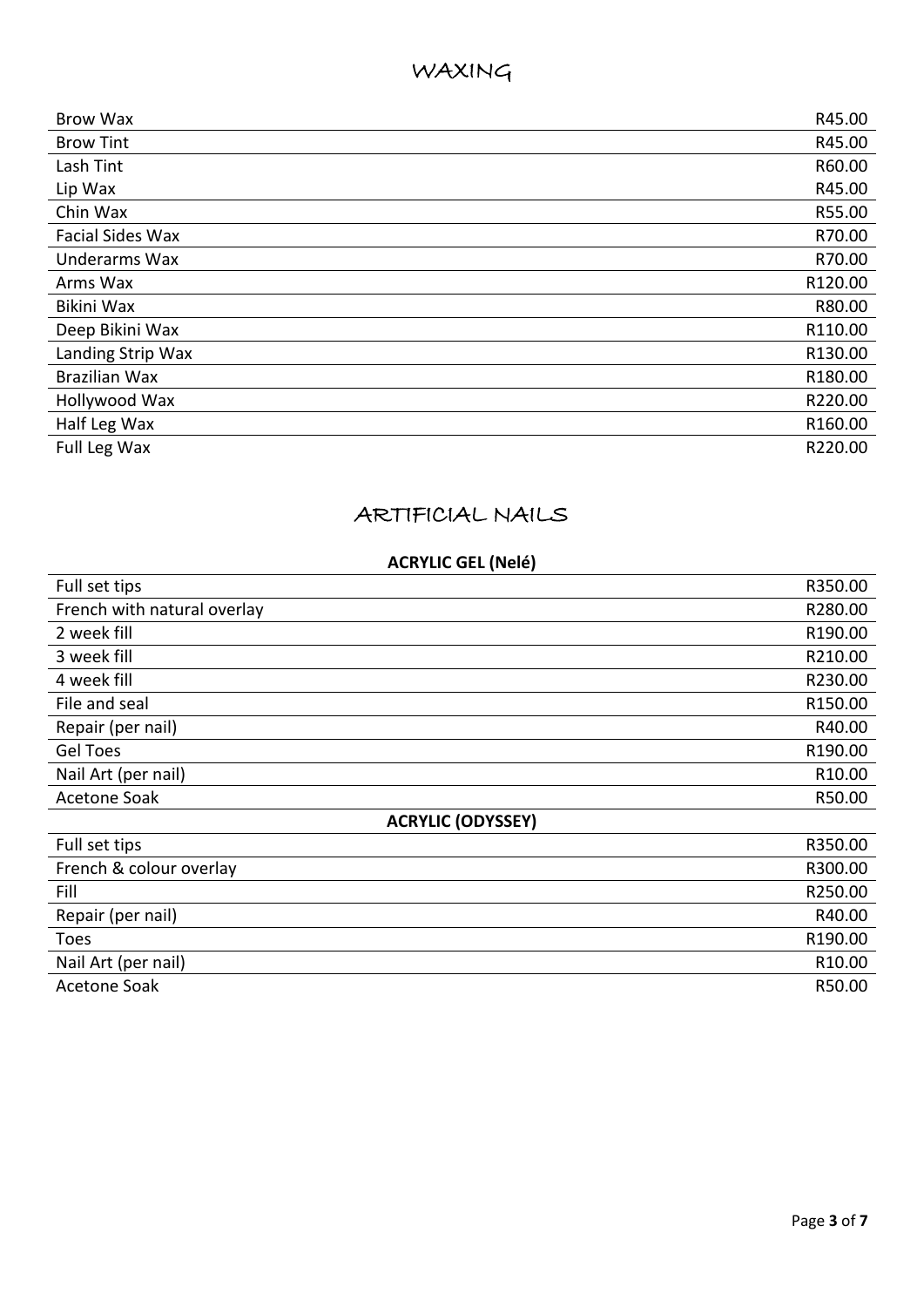#### PERMANENT MAKEUP

| <b>BODILY AREA</b>     | <b>INITIAL PRICE</b>    | <b>TOUCH UP PRICE</b> |
|------------------------|-------------------------|-----------------------|
| <b>Brows</b>           | R950.00                 | R550.00               |
| Eye Liner Top & Bottom | R950.00                 | R550.00               |
| Eye Liner Top          | R600.00                 | R300.00               |
| Eye Liner Bottom       | R600.00                 | R300.00               |
| Lip Liner              | R950.00                 | R550.00               |
| Full Lip               | R <sub>1</sub> , 850.00 | R950.00               |

\* Touch-Up's are recommended between 4 and 6 weeks.<br>\*\* Touch un's done after 2 months - Price on Poquet

Touch-up's done after 2 months – Price on Request.

## HIGH INTENSITY LIGHT PULSE – LASER TREATMENT

| <b>Upper Lip</b>                    | R150.00    |
|-------------------------------------|------------|
| Chin (small area)                   | R170.00    |
| Chin (Large Area)                   | R250.00    |
| Cheeks                              | R190.00    |
| Between Eyebrows                    | R140.00    |
| <b>Half Face</b>                    | R500.00    |
| <b>Full Face</b>                    | R730.00    |
| <b>Neck</b>                         | R640.00    |
| Chest                               | R640.00    |
| Underarms                           | R400.00    |
| Forearms                            | R580.00    |
| <b>Full Arm</b>                     | R1, 170.00 |
| <b>Bikini Panty Line</b>            | R400.00    |
| <b>Bikini Side Extension</b>        | R550.00    |
| <b>Brazilian</b>                    | R650.00    |
| <b>Brazilian including Buttocks</b> | R750.00    |
| Hollywood                           | R800.00    |
| Hollywood incl. Buttocks            | R850.00    |
| Half Leg                            | R1, 480.00 |
| <b>Full Leg</b>                     | R2, 970.00 |
| <b>Back</b>                         | R2, 540.00 |
| <b>SKIN REJUVENTION</b>             |            |
| <b>Half Face</b>                    | R500.00    |
| <b>Full Face</b>                    | R730.00    |
| <b>Neck</b>                         | R640.00    |
| Chest                               | R640.00    |
| Hands                               | R470.00    |
| Forearms                            | R820.00    |
| Hands and Forearms                  | R1,060.00  |

#### **HAIR REMOVAL**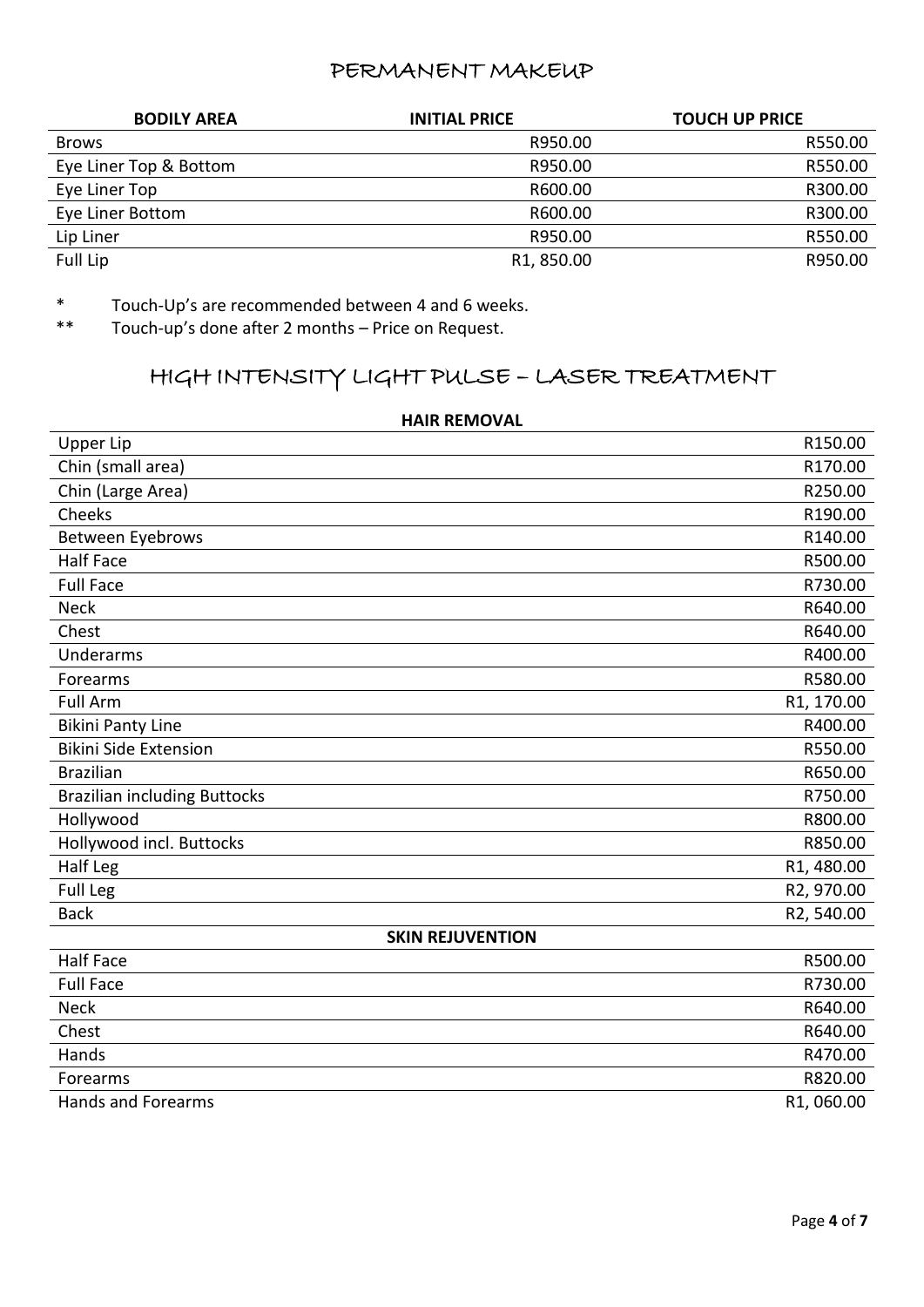# SPA PACKAGES

| Bridal package - 3 hours                       |                     |
|------------------------------------------------|---------------------|
| Includes the following:                        |                     |
| Back and Neck Massage;                         |                     |
| Pedicure;                                      | 1 person R700.00    |
| Mini-facial;                                   | 2 people R1, 400.00 |
| Hair treatment with scalp massage & Blow wave; |                     |
| Includes Champagne.                            |                     |
| Pampered Friends x 2 people - 1hr 45 Minutes   |                     |
| Includes the following:                        |                     |
| Full Body Massage;<br>$\bullet$                |                     |
| Hair Treatment with a scalp massage and Blow   | R900.00             |
| wave;                                          |                     |
| Including champagne.                           |                     |
| Mom and Daughter $-x$ 2 people $-$ 2 hours     |                     |
| Includes the following:                        |                     |
| Pedicure;<br>$\bullet$                         |                     |
| Back and Neck Massage;                         | R1, 100.00          |
| Hair treatment with scalp massage and blow     |                     |
| wave;                                          |                     |
| Including champagne.<br>$\bullet$              |                     |
| Couples package x 2 people - 2 hours           |                     |
| Includes the following:                        |                     |
| Full Body Massage;<br>$\bullet$                | R1,000.00           |
| Mini Facial OR Pedicure;                       |                     |
| including champagne                            |                     |
| Kids Pamper - 1 hr 30 minutes                  |                     |
| Includes the following:                        |                     |
| Mini-facial;                                   | R600.00             |
| Pedicure;                                      |                     |
| Includes refreshments.                         |                     |

Ĺ,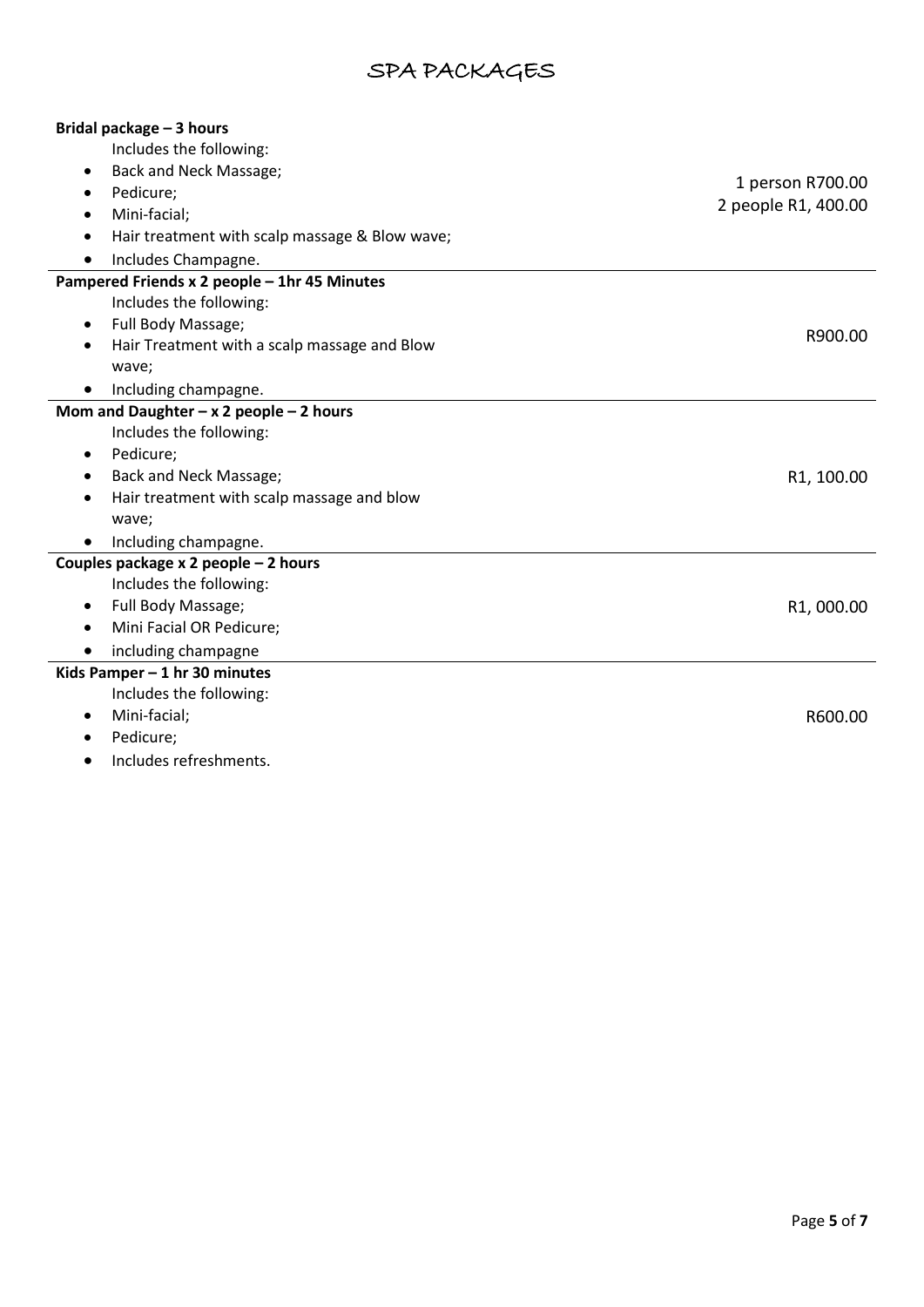### HAIR **LADIES**

| <b>CUT</b>                |         |
|---------------------------|---------|
| Short                     | R150.00 |
| Medium                    | R170.00 |
| Long                      | R190.00 |
| <b>CUT AND BLOW-WAVE</b>  |         |
| Short                     | R200.00 |
| Medium                    | R220.00 |
| Long                      | R250.00 |
| <b>BLOW-WAVE</b>          |         |
| Short                     | R120.00 |
| Medium                    | R140.00 |
| Long                      | R160.00 |
| <b>STRAIGHTENING IRON</b> |         |
| Short                     | R130.00 |
| Medium                    | R150.00 |
| Long                      | R170.00 |
| <b>PER FOIL</b>           |         |
| Short                     | R65.00  |
| Medium                    | R70.00  |
| Long                      | R85.00  |
| <b>FOILS</b>              |         |
| Short                     | R420.00 |
| Medium                    | R490.00 |
| Long                      | R540.00 |
| <b>CAP HI-LIGHTS</b>      |         |
| Short                     | R340.00 |
| Medium                    | R380.00 |
| Long                      | R440.00 |
| <b>TINT</b>               |         |
| Short                     | R360.00 |
| Medium                    | R420.00 |
| Long                      | R510.00 |
| <b>PROOF UP-STYLES</b>    |         |
| Short                     | R230.00 |
| Medium                    | R330.00 |
| Long                      | R350.00 |
| <b>TINT &amp; FLASHES</b> |         |
| Short                     | R420.00 |
| Medium                    | R490.00 |
| Long                      | R540.00 |
| <b>UP-STYLES</b>          |         |
| Short                     | R290.00 |
| Medium                    | R430.00 |
| Long                      | R480.00 |
| <b>PERM</b>               |         |
| Short                     | R400.00 |
|                           |         |